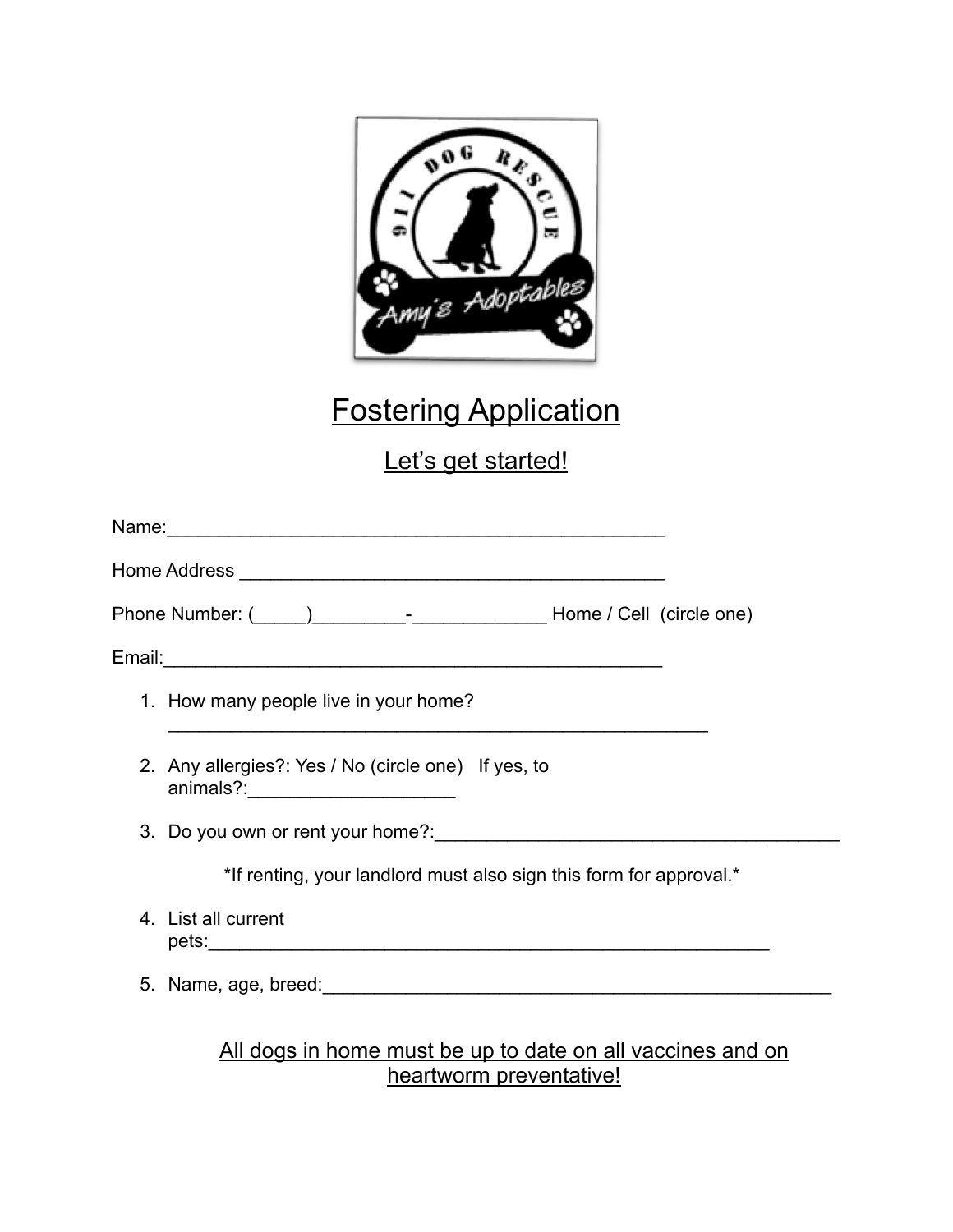6. Do you have a fenced yard? Yes / No (circle one) If yes, height of fence:

| 7. How long is your experience with dogs?:                |                      |
|-----------------------------------------------------------|----------------------|
| 8. Have you dealt with health issues with your own dogs?: |                      |
| 9. Do you have vet training or vet work experience?:      |                      |
| with what rescue?:<br>Reason for leaving?                 | If yes, how long and |
| 11. Any specific breed(s) you will not foster?:           |                      |
| 12. Any specific dog breeds, ages or genders preferred?:  |                      |

### **Before going through the process of being approved as a foster, please read below carefully and initial in understanding and agreement.**

- Some of these dogs have NEVER known what it was like to live in a home and be loved! Understand that is imperative that you have patience with your foster dog. \_\_\_\_\_\_\_\_\_
- The dog you choose to foster is the responsibility of the whole family and all must be in agreement. Consistency and being persistence is imperative for training purposes.
- You understand that your family becomes your foster dogs advocate for being adopted. 911 Dog Rescue Inc. will post the dog on Pet Finder (once adoptable) and share your social media posts ONCE APPROVED by Amy Beam. Upon approval, posts can be added to your Facebook and you can share with all of your friends and family. Please be sure to tag rescue members.
- You agree that at no time shall any of the dogs wear a metal choker of ANY KIND! They can collapse their trachea. Martingale collars are preferred. Collars can be provided.
- 911 Dog Rescue Inc. tags will be provided on each dogs collar. Please agree to NOT EVER take it off. \_\_\_\_\_\_\_\_\_\_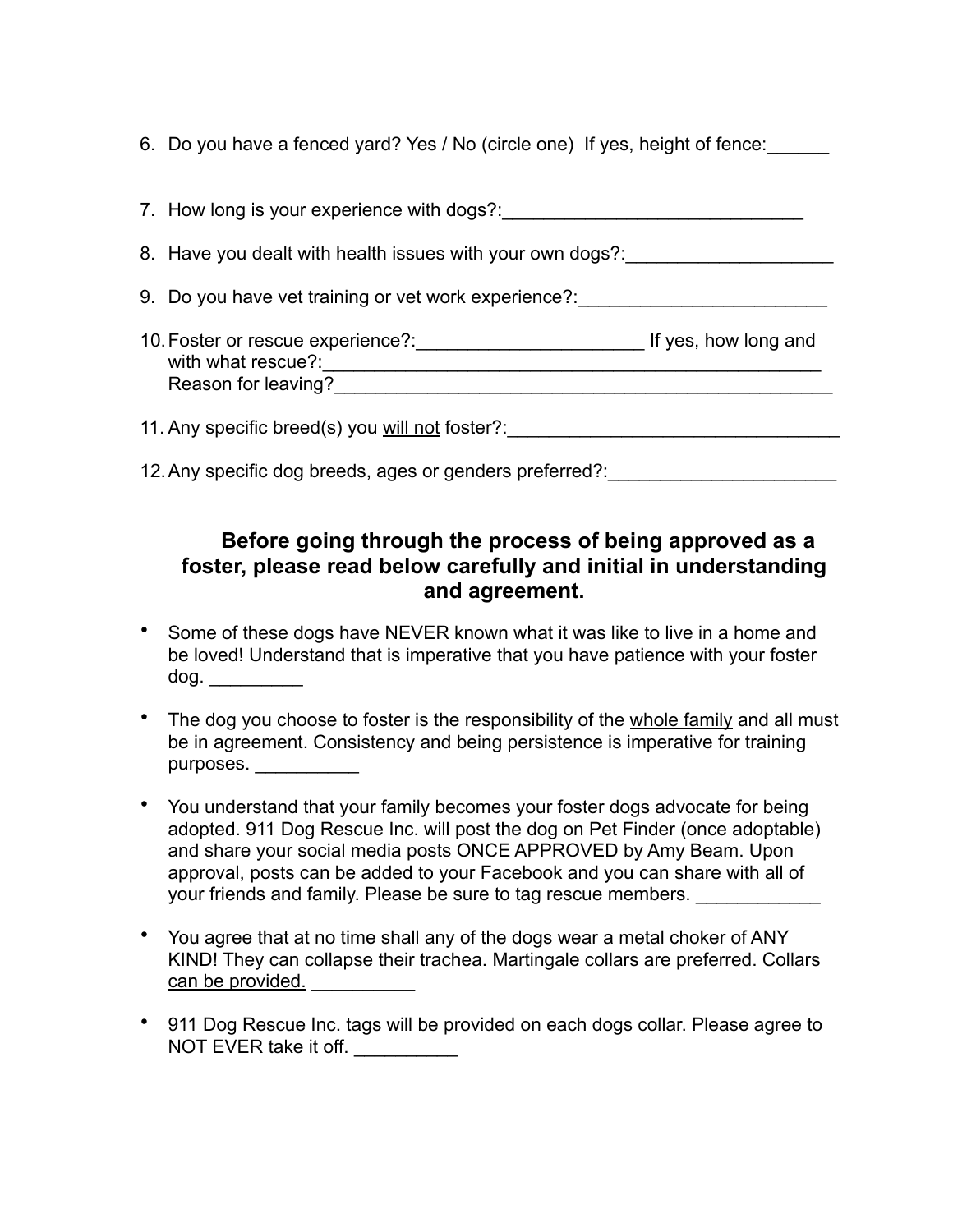- Please agree to be respectful of all other fosters and team members. It's ALL ABOUT THE DOGS!! Your religion, piercings, hair color, tattoos, ethnicity, etc. mean nothing to me. It's about the dogs. PERIOD.
- PLEASE, agree to NEVER hesitate to ask a question! If you see something you are not comfortable with, PLEASE bring it to our attention. With everything we do, a mistake can be made. That said, we NEVER intentionally make a mistake, especially when it comes to our dogs!! Education is KEY!
- It is very important that we do not speak for other fosters. If you know someone interested in another fosters dog, you agree to inform the adoption coordinator to set up a meeting time.

#### **Please know you are to do the best of your ability to help make this dog ready for its new family. We are always here to help answer any questions!! We are extremely busy but WE ARE ACCESSIBLE!**

By signing below, you are accepting any and all responsibility and liability of any home interior, exterior or vehicle damage OF ANY KIND that may occur from the dog(s) you foster from 911 Dog Rescue Inc. You cannot hold 911 Dog Rescue Inc. liable or responsible in any way.

We do everything in our power to protect the dog and your family. By signing this document, you assume any and all responsibility in the event that the dog you are fostering should bite or injure someone in any way. If this were to occur, you cannot sue or hold 911 Dog Rescue Inc. liable.

I understand and agree that I am volunteering my time and services to be a volunteer at no cost to 911 Dog Rescue Inc. I understand that I will not be compensated for either my time or services by said rescue. Leashes, collars, food and toys can and will be provided for your foster dog if needed.

\*If you so choose, you can save receipts from your time as a foster and claim the costs, if any, on your taxes.\*

All foster dogs will be age and situational appropriately vaccinated before being placed into their foster home. All vetting will be provided by 911 Dog Rescue Inc..

I understand that if the above-mentioned declarations are not followed, 911 Dog Rescue Inc. can and will remove me from my position as a foster, ESPECIALLY if the dog is not properly cared for while in my possession.

Please understand these dogs will need patience to learn trust but they respond well to soft words and LOVE. We ask that you crate train them, as most of